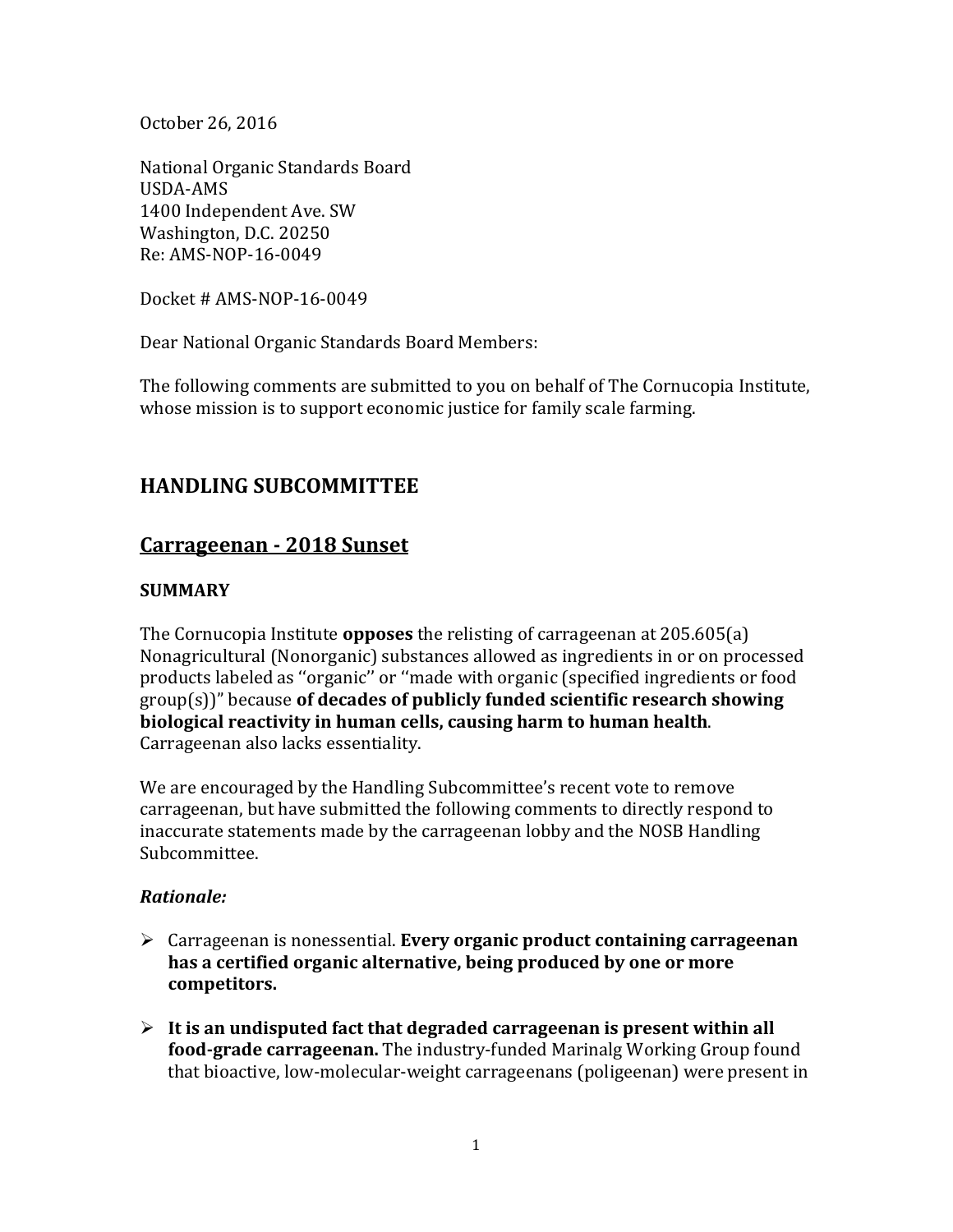all samples of food-grade carrageenan. [1](#page-1-0) Marinalg is the industry's trade lobby group.

- $\triangleright$  Poligeenan also emerges as an inevitable by-product of higher-molecular-weight carrageenan, due to breakdown of carrageenan into di-galactose subunits from digestion (i.e., mechanical effects, acid, heat, and bacteria). $2,3$  $2,3$
- $\triangleright$  Not all of ingested carrageenan is excreted. Effects of carrageenan include an immune response and the inflammatory cascade. These processes do not require carrageenan to be absorbed, but just to interact with the intestinal mucosa. (Tobacman personal communication)
- $\triangleright$  The industry-funded McKim studies do not show that experiments from public institutions are not reproducible. McKim performed different experiments, with different methods, using different cell lines, different concentrations of carrageenan, and different time periods. (Tobacman personal communication)
- $\triangleright$  The 2005 European Commission's recommendation that no more than 5% of food-grade carrageenan fractions should have molecular weight below 50 kDa[4](#page-1-3) has not been met by the industry.<sup>[5,](#page-1-4)[6](#page-1-5)</sup>
- $\triangleright$  The accusations that research showing glucose intolerance is all from one research team and has not been replicated is **simply not true**. In fact, some of the industry reports, including older stud[ie](#page-1-6)s in primates, demonstrate elevated blood sugars in the experimental animals.<sup>7</sup>

<span id="page-1-0"></span> <sup>1</sup> Marinalg International (2006) Technical Position on Measurements Related to Meeting the EC Molecular Weight distribution Specification for Carrageenan and PES. (Formally available online, but later removed by the company. Appendix B in Cornucopia's carrageenan report www.cornucopia.org).

<span id="page-1-1"></span><sup>&</sup>lt;sup>2</sup> Uno Y, Omoto T, Goto Y, Asai I, Nakamura M, and Maitani T (2001) Molecular weight distribution of carrageenans studies by a combined gel permeation/inductively coupled plasma (GPC/ICP) method. *Food Additives and Contaminants* 18: 763-772.

<span id="page-1-2"></span><sup>3</sup> Pittman KA, Goldberg L, and Coulston F (1976) Carrageenan: the effect of molecular weight and polymer type on its uptake, excretion and degradation in animals. *Food and Cosmetics Toxicology* 14(2):85-93.

<span id="page-1-3"></span><sup>4</sup> European Committee Scientific Committee on Food. Opinion on Carrageenan. Expressed on 5 March 2003. Available online: [http://ec.europa.eu/food/fs/sc/scf/out164\\_en.pdf.](http://ec.europa.eu/food/fs/sc/scf/out164_en.pdf) Last accessed March 23, 2016.

<sup>&</sup>lt;sup>5</sup> [www.coruncopia.org](http://www.coruncopia.org/) (reports tab)

<span id="page-1-5"></span><span id="page-1-4"></span><sup>6</sup> Marinalg International (2006) Technical Position on Measurements Related to Meeting the EC Molecular Weight distribution Specification for Carrageenan and PES. (Formally available online, but later removed by the company. Appendix B in Cornucopia's carrageenan report [www.cornucopia.org\)](http://www.cornucopia.org/).

<span id="page-1-6"></span><sup>7</sup> McKim JM, Baas H, Rice GP, Willoughby JA, Weiner ML, Blakemore W. (2016) Effects of carrageenan on cell permeability, cytotoxicity, and cytokine gene expression in human intestinal and hepatic cell lines. *Food and Chemical Toxicology* 96:1-10.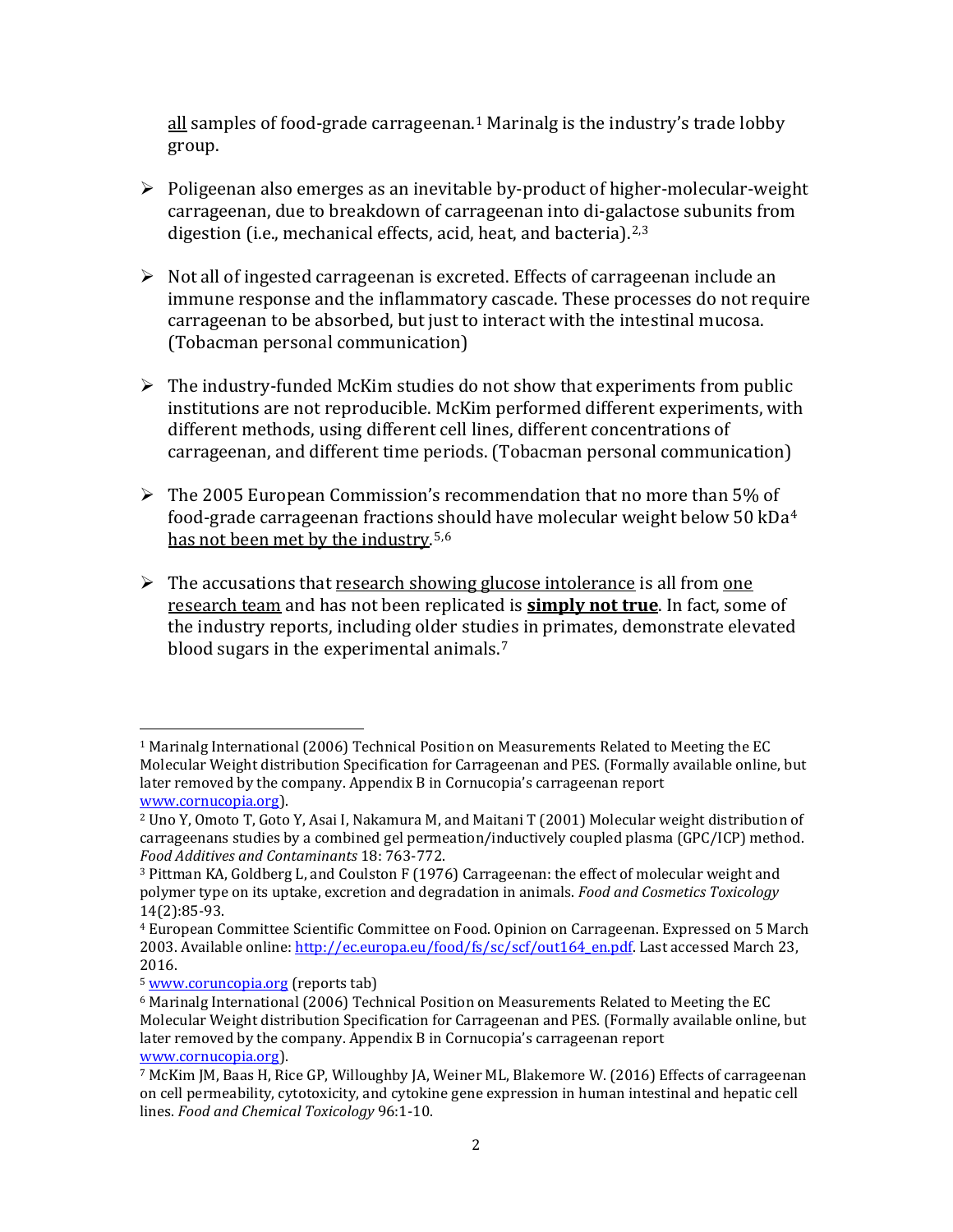- $\triangleright$  Despite what the carrageenan lobby claims, older studies also distinguish between high and low-molecular-weight carrageenan, as evidenced in the review of carrageenan research published in *Environmental Health Perspectives*, showing molecular weights with each study.<sup>[8](#page-2-0)</sup>
- **The positions taken by regulatory agencies have been influenced by aggressive lobbying and industry-funded reports about carrageenan — by law, the NOSB needs to take a more critical approach.** The NOSB should practice the *precautionary principle* — there is ample reason to err on the side of caution.
- $\triangleright$  Ouestions about the relevance of studies using high-molecular-weight carrageenan in water are unfounded — carrageenan is often added to liquid products with high water contents. (Tobacman personal communication)
- $\triangleright$  The 2016 TR states that, "carrageenan can be avoided by sensitive individuals as it is included in the label, thereby making it easy to avoid." This is incorrect. With this logic, all "sensitive" consumers would have to be knowledgeable about carrageenan's inflammatory characteristics. Furthermore, when carrageenan is a "secondary" ingredient, as in condensed milk, milk powders, chocolate, and cream, it is often not listed on the label.
- $\triangleright$  The statement made by the NOSB subcommittee that "only some people are sensitive" is inaccurate. **Carrageenan is bioactive and inflammatory (and a potential carcinogen, due to long-term exposure) in all individuals, not just those who exhibit acute symptoms due to the galactose-alpha-1,3-galactose bond, which humans do not make.** Therefore, the effects of carrageenan occur in all individuals and are independent of the molecular weight, although more harmful effects are observed with lower-molecular-weight carrageenans (present in all food-grade carrageenan).
- $\triangleright$  The industry has also tried to discount studies in human colonic epithelial cell line NCM460, routinely used in many cell culture studies (not just investigating carrageenan), because it enables survival in culture. This is not an issue! All of the studies had controls that were **not** exposed to carrageenan for comparison, and data were analyzed by appropriate statistics. (Tobacman personal communication)

<span id="page-2-0"></span> <sup>8</sup> Tobacman JK (2001) Review of Harmful Gastrointestinal Effects of Carrageenan in Animal Experiments. Environmental Health Perspectives 109(10):983-994.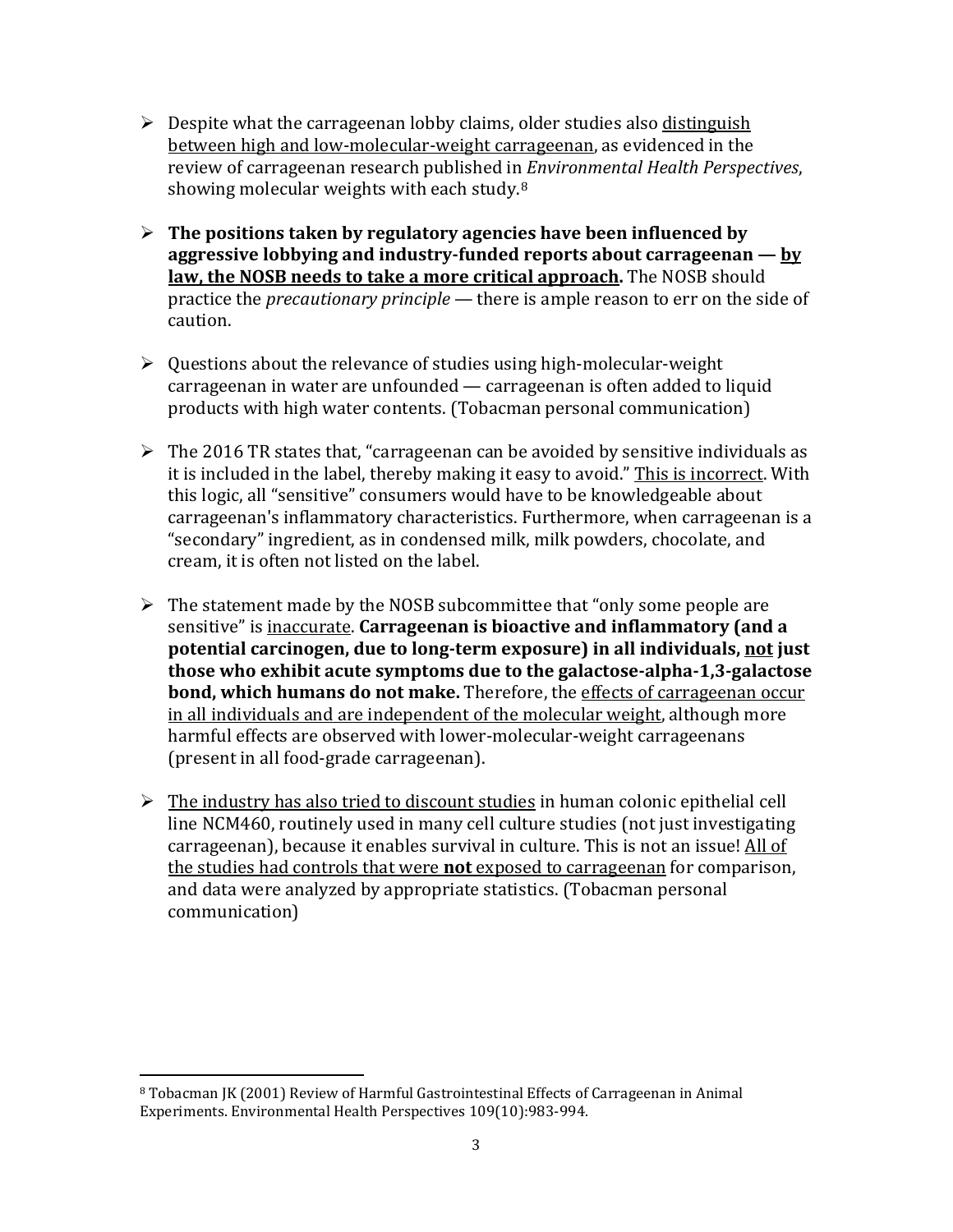- $\triangleright$  Studies have also shown inflammation in normal human colonic epithelial cells from colon surgery specimens, from other established rodent and human intestinal cell lines, and in mouse models.[9](#page-3-0)
- $\triangleright$  The lack of more "dose-response" studies has been erroneously criticized in reports funded by the industry; several dose-response studies have been performed. **The amount of carrageenan exposure in many of the experiments that demonstrate inflammation is less than what is consumed in the typical diet.** (Average carrageenan consumption of 250 mg/day. Levels of daily consumption of carrageenan in the diet may be much higher, on the order of 18-40 mg/kg/d). (Tobacman personal communication)
- $\triangleright$  The 2016 TR failed to examine at least 16 pertinent, peer-reviewed, and published studies (and two letters submitted to the Lancet). Thus, the Handling Committee was unable to consider these findings.

### **New Studies Since the Spring 2016 NOSB Meeting:**

- Bhattacharyya S, Shumard T, Xie H, Dodda A, Feferman L, Halline A, Goldstein JL, Hanauer SB (2016) Mo1792 Effects of the No Carrageenan Diet on Ulcerative Colitis Disease Activity: A Pilot and Feasibility Study. *Gastroenterology* 105(4):S777. **Summary of findings**: An association between carrageenan intake and earlier relapse in ulcerative colitis was found. Restriction of dietary carrageenan consumption benefits patients with ulcerative colitis.
- Fahoum L, Moscovici A, David S, Shaoul R, Rozen G, Meyron-Holtz EG, and Lesmes U. (2016) Digestive fate of dietary carrageenan: Evidence of interference with digestive proteolysis and disruption of gut epithelial function. *Molecular Nutritional Food Research.* **Summary of findings**: Food grade carrageenan may reduce protein and peptide bioaccessibility, disrupt normal epithelial function, promote intestinal inflammation and compromise consumer health.

### **DISCUSSION**

Carrageenan is a direct food additive with an **average** molecular weight of 200-800 kDa, and may be referred to as "undegraded" or "native" carrageenan in the literature. However, **average molecular weights are misleading, because all carrageenan contains some detectable percentage of degraded carrageenan (degraded carrageenan is used to study inflammation, cancer and antiinflammatory drugs)**. The kappa, iota, or lambda formation of carrageenan is defined by the number and position of sulfate groups, but all types are used in foods.

<span id="page-3-0"></span> <sup>9</sup> Borthakur A, Bhattacharyya S, Dudeja PK, and Tobacman JK (2007) Carrageenan induces interleukin-8 production through distinct Bc110 pathway in normal human colonic epithelial cells. *American Journal of Gastrointestinal Liver Physiology* 292: G829-G838.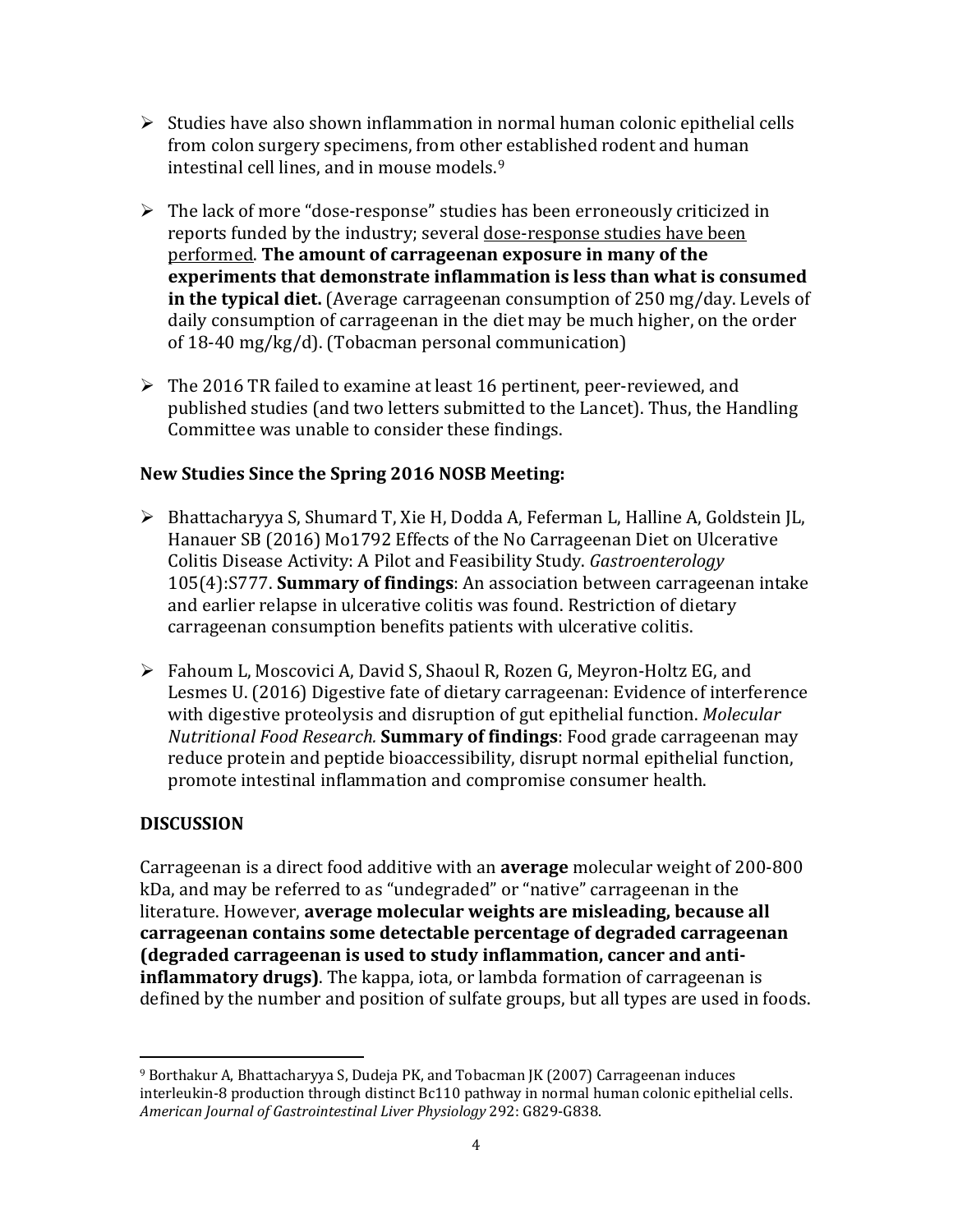The European Commission's recommendation that no more than 5% of carrageenan fractions should have molecular weight below 50 kD[a](#page-4-1)[10](#page-4-0) has been impossible for the industry to comply with, based on their own reports. <sup>11</sup> Carrageenans with molecular weights less than 50kDa are thought to cause the most severe health problems.

A number of studies by multiple researchers have identified potential human health concerns by consuming carrageenan, such as:

- The study by Pittman, Golberg and Coulston (1975)<sup>[12](#page-4-2)</sup>, demonstrated that high**molecular-weight carrageenans are degraded to some extent as a result of their passage through the intestinal tract**.
- The findings of Capron, Yvon and Muller (1996)<sup>[13](#page-4-3)</sup> showed that **after 2 hours in simulated gastric juice at pH 1.2, almost 90% of the carrageenan had a mass of less than 100 kDa and 25% had a mass of less than 20 kDa**.
- Grasso et al.  $(1973)^{14}$  $(1973)^{14}$  $(1973)^{14}$  identified multiple pin-point caecal and colonic ulcerations in guinea pigs after being fed 5% diet of carrageenan for 45 days.
- A series of studies from many scientists [15](#page-4-5),[16](#page-4-6),[17](#page-4-7),[18](#page-4-8),[19](#page-4-9),[20](#page-4-10) demonstrated that foodgrade carrageenan **can induce a complex inflammatory cascade in human intestinal epithelial cells through an immune-response.**

<span id="page-4-0"></span> <sup>10</sup> European Committee Scientific Committee on Food. Opinion on Carrageenan. Expressed on 5 March 2003. Available online: [http://ec.europa.eu/food/fs/sc/scf/out164\\_en.pdf.](http://ec.europa.eu/food/fs/sc/scf/out164_en.pdf) Last accessed March 23, 2016.

<span id="page-4-1"></span><sup>11</sup> Marinalg International (2006) Technical Position on Measurements Related to Meeting the EC Molecular Weight distribution Specification for Carrageenan and PES. (Formally available online, but later removed by the company. Appendix B in Cornucopia's carrageenan report [www.cornucopia.org\)](http://www.cornucopia.org/).

<span id="page-4-2"></span> $12$  Pittman KA, Goldberg L, and Coulston F (1976) Carrageenan: the effect of molecular weight and polymer type on its uptake, excretion and degradation in animals. *Food and Cosmetics Toxicology* 14(2):85-93.

<span id="page-4-3"></span><sup>13</sup> Capron IM, Yvon, and Muller G (1996) In-vitro gastric stability of carrageenan. *Food Hydrocolloids* 10(2):345.

<span id="page-4-4"></span><sup>14</sup> Grasso PM, Sharrat MB, Carpanini, and Gangolli SD (1973). "Studies on Carrageenan and Largebowel Ulceration in Mammals." *Food Cosmetic Toxicology* 11:555-564.

<span id="page-4-5"></span><sup>15</sup> Borthakur A, Bhattacharyya S, Anbazhagan AN, Kumar A, Dudeja PK, Tobacman JK. (2012) [Prolongation of carrageenan-induced inflammation in human colonic epithelial cells](http://www.ncbi.nlm.nih.gov/pubmed/22579587) by activation of an NFKB-BCL10 loop. *Biochimica Biophysica Acta* 1822(8):1300-7.

<span id="page-4-6"></span><sup>&</sup>lt;sup>16</sup> Bhattacharyya S, Dudeja PK, Tobacman JK. (2008) Carrageenan-induced NFkappaB activation [depends on distinct pathways mediated by reactive oxygen species and Hsp27 or by Bcl10.](http://www.ncbi.nlm.nih.gov/pubmed/18452717)<br>Biochimica Biophysica Acta 1780(7-8):973-82.

<span id="page-4-7"></span><sup>&</sup>lt;sup>17</sup> Bhattacharya, Sumit, et al. (2010) B-cell CLL/Lymphoma 10 (BCL10) Is Required for NF-kB Production by Both 316 Canonicl and Noncanonical Pathways and for Nf-kB-inducing Kinase (NIK) Phosphorylation. *Journal of Biological Chemistry* 285(1): 522-530.

<span id="page-4-8"></span><sup>&</sup>lt;sup>18</sup> Borthakur A, Bhattacharyya S, Dudeja PK, and Tobacman JK (2007) Carrageenan induces interleukin-8 production through distinct Bc110 pathway in normal human colonic epithelial cells. *American Journal of Gastrointestinal Liver Physiology* 292:G829-G838.

<span id="page-4-10"></span><span id="page-4-9"></span> $19$  Bhattacharya S et al. (2010) Carrageenan-induced innate immune response is modified by enzymes that hydrolyze distinct galactosidic bonds. *Journal of Nutritional Biochemistry* 21: 906-913.  $20$  Bhattachayra S, Feferman L, and Tobacman JK. (2015) Carrageenan Inhibits Insulin Signaling through GRB10-mediated Decrease in Tyr(p)-ISR1 and through Inflammation-induced Increase in Ser(P)307-IRS1. *Journal of Biological Chemistry* 290(17): 10764-10774.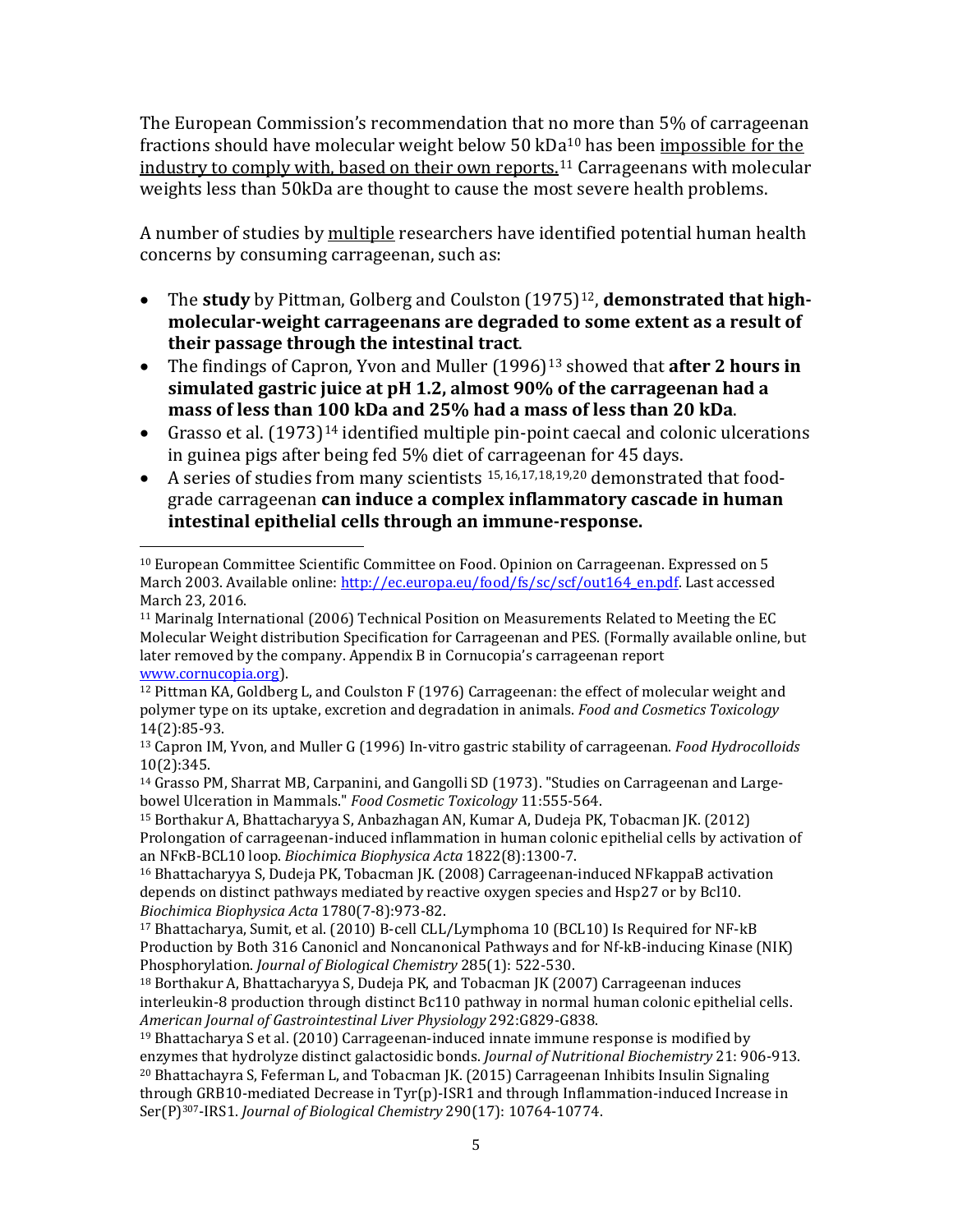• Undegraded carrageenan is associated with intestinal ulcerations and neoplasms, due to contamination with low-molecular-weight carrageenan.[21,](#page-5-0)[22,](#page-5-1)[23,](#page-5-2)[24,](#page-5-3)[25,](#page-5-4)[26,](#page-5-5)[27](#page-5-6)

**Technical Reviews (TR's) should be completed by independent scientists with advanced degrees in related fields. Below are some missing studies from the 2016 Technical Review of Carrageenan. That TR was completed by two individuals with bachelor's degrees and missed many of these important peerreviewed studies performed by multiple scientists around the world.**

- Marinalg International (2006) Technical Position on Measurements Related to Meeting the EC Molecular Weight distribution Specification for Carrageenan and PES. (Formally available online, but **later removed by the trade lobby organization**. Appendix B in Cornucopia's carrageenan report [www.cornucopia.org\)](http://www.cornucopia.org/). **Summary of findings**: **Degraded carrageenan was found in all food-grade carrageenan samples, but the percentage could not be replicated across different labs.**
- Tobacman JK (2015) The Common Food Additive Carrageenan and the alpha-gal epitope. *Journal of Allergy and Clinical Immunology* 136(6): 1708-9. **Summary of findings**: The specific chemical composition of carrageenan is immunogenic due to the presence of the galactose-alpha-1,3-galactose bond, which humans do not make. Therefore, the effects of carrageenan occur in all individuals and are independent of the molecular weight of the carrageenan ingested, although more harmful effects occur from low molecular weight carrageenan.
- Coleman MR and Coleman MT (2015) "Dairy-free" dietary substitute, abdominal pain, and weight loss. *Clinical Medical Reviews and Case Reports* 2:8. **Summary of findings**: Elimination of carrageenan-containing almond milk from the diet of a patient that had substituted it for cow's milk several months prior resulted in stabilization of weight and resolution of abdominal pain.
- Jung TW, Lee SY, Hong HC, Choi HY, Yoo JH, Baik SH, and Choi KM (2014) AMPK activator-mediated inhibition of endoplasmic reticulum stress ameliorates carrageenan-induced insulin resistance through the suppression of

<span id="page-5-1"></span><span id="page-5-0"></span><sup>&</sup>lt;sup>21</sup> Nicklin S and Miller K (1984) Effect of orally administered food-grade carrageenans on antibodymediated and cell-mediated immunity in the inbred rat. *Food Chemical Toxicology* 22(8): 615-621.  $^{22}$  Rustia M, Shubik P, and Patil K (1980) Lifespan carcinogenicity tests with native carrageenan in rats and hamsters. *Cancer Letters* 11:1-10.

<span id="page-5-2"></span> $23$  Pittman KA, Goldberg L, and Coulston F (1976) Carrageenan: the effect of molecular weight and polymer type on its uptake, excretion and degradation in animals. *Food and Cosmetics Toxicology* 14(2):85-93.

<span id="page-5-3"></span> $^{24}$  Engster M and Abraham R (1976) Cecal response to different molecular weights and types of carrageenan in the guinea pig. *Toxicology and Applied Pharmacology* 38(2):265-282.

<span id="page-5-4"></span><sup>25</sup> Poulsen E (1973) Short-term Peroral Toxicity of Undegraded Carrageenan in Pigs. *Food Cosmetic Toxicology* 11:219-227.

<span id="page-5-5"></span><sup>26</sup> Benitz KF, Golberg L, and Coulston F (1973) Intestinal Effects of Carrageenans in the Rhesus Monkey (Macaca mulatta). *Food Cosmetic Toxicology* 11:565-575.

<span id="page-5-6"></span><sup>27</sup> Grasso P, Sharrat M, Carpanini MB, and Gangolli SD (1973) Studies on Carrageenan and Largebowel Ulceration in Mammals." *Food Cosmetic Toxicology* 11:555-564.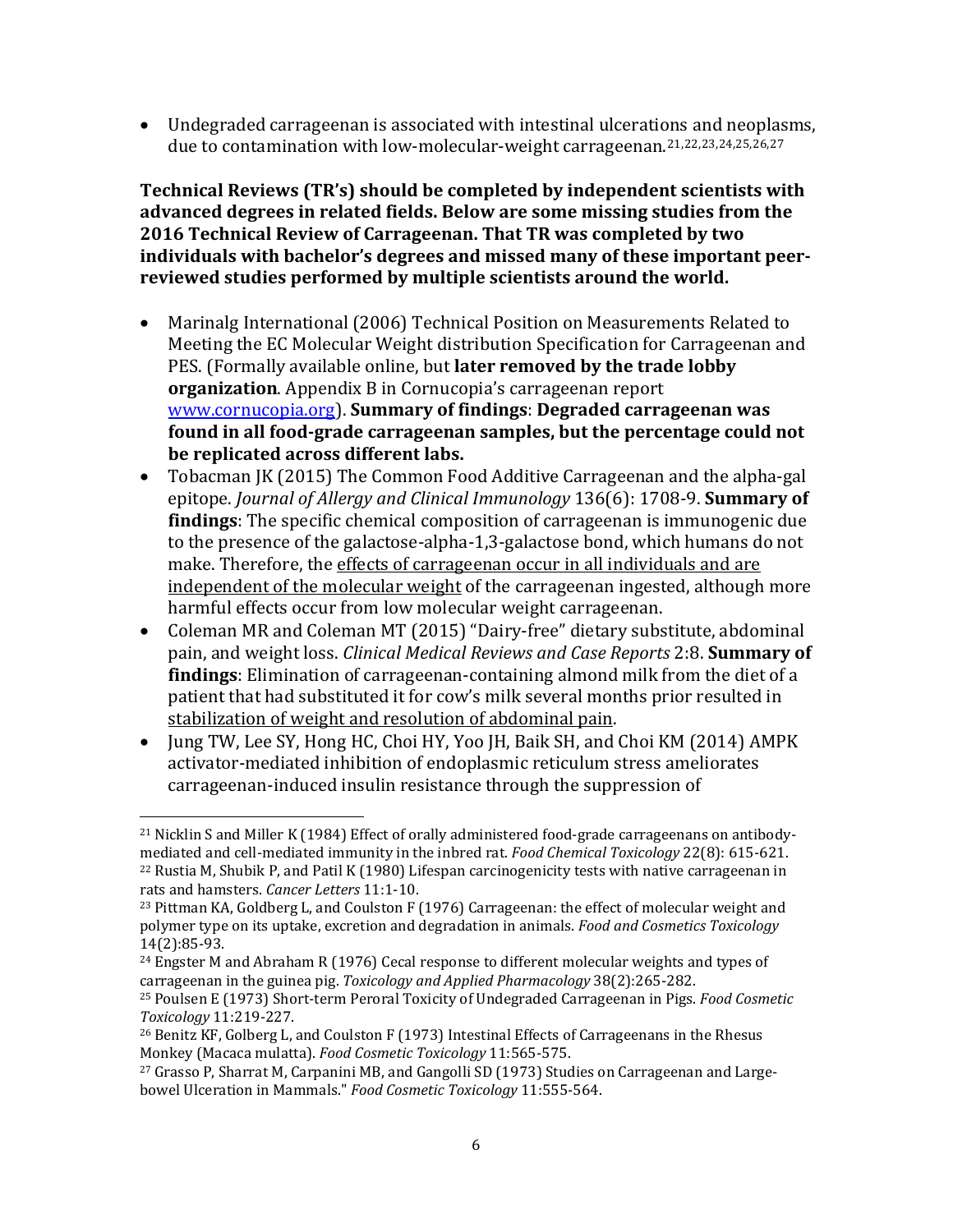selenoprotein P in HepG2 hepatocytes. *Molecular and Cellular Endocrinology*  382(1):66-73. **Summary of findings**: Carrageenan causes inflammation through toll-like receptor 4, which plays an important role in insulin resistance and type 2 diabetes mellitus. Carrageenan induces endoplasmic reticulum (ER) stress in a time- and dose-dependent manner.

- Bhattacharyya S, Feferman L, and Tobacman JK (2014) Regulation of Chondroitin-4-Sulfotransferase (CHST11) Expression by Opposing Effects of Arylsulfatase Bon BMP4 and Wnt9A. *Biochim Biophys Acta* 1849(3): 342-352. **Summary of findings**: Exposure to the common food additive carrageenan, which reduces ARSB activity, reduced expression of bone morphogenetic protein (BMP)-4 in colonic epithelium and increased Wnt9A expression and Wnt/βcatenin signaling.
- Bhattacharyya S, Feferman L, and Tobacman JK (2014) Increased Expression of Colonic Wnt9A through Sp1-mediated Transcriptional Effects involving Arylsulfatase B, Chondroitin 4-Sulfate, and Galectin-3 *The Journal of Biological Chemistry* 289(25): 17564-17575. **Summary of findings**: Mechanism by which Wnt expression was increased by carrageenan exposure was unknown. Extracellular events can regulate transcription through changes in arylsulfatase B and chondroitin 4-sulfation.
- Yang B, Bhattacharyya S, Linhardt R and Tobacman JK (2012) Exposure to common food additive carrageenan leads to reduced sulfatase activity and increase in sulfated glycosaminoglycans in human epithelial cells. *Biochimie*  94(6): 1309-16. **Summary of findings**: Exposure to small amounts of foodgrade carrageenan reduces the activity of sulfatase enzymes, which are critical for many vital cellular processes.
- Bhattacharyya S, Dudeja PK and Tobacman JK (2010) Tumor necrosis factor alpha-induced inflammation is increased but apoptosis is inhibited by common food additive carrageenan. *Journal of Biological Chemistry* 285(50): 39511-22. **Summary of findings**: This study examines the particular mechanisms by which food-grade carrageenan cause inflammation.
- Bhattacharyya S, Gill R, Chen ML, Zhang F, Linhardt RJ, Dudeja PK and Tobacman JK (2008) Toll-like receptor 4 mediates induction of the Bcl10- NFkappaBinterleukin-8 inflammatory pathway by carrageenan in human intestinal epithelial cells. *Journal of Biological Chemistry* 283(16): 10550-8. **Summary of findings**: Exposure of human colonic epithelial cells in tissue culture to small quantities of food-grade carrageenan was associated with changes in molecular signaling pathways that resemble the changes found in human colonic polyps. Untreated polyps can develop into colon cancer.
- Bhattacharyya S, Borthakur A, Dudeja PK and Tobacman JK (2008) Carrageenan induces cell cycle arrest in human intestinal epithelial cells in vitro. *Journal of Nutrition* 138(3): 469-75. **Summary of findings**: Exposure of human colonic epithelial cells in tissue culture to small quantities of undegraded (food-grade) carrageenan produced an increase in cell death with cell cycle arrest, effects that can contribute to ulcerations.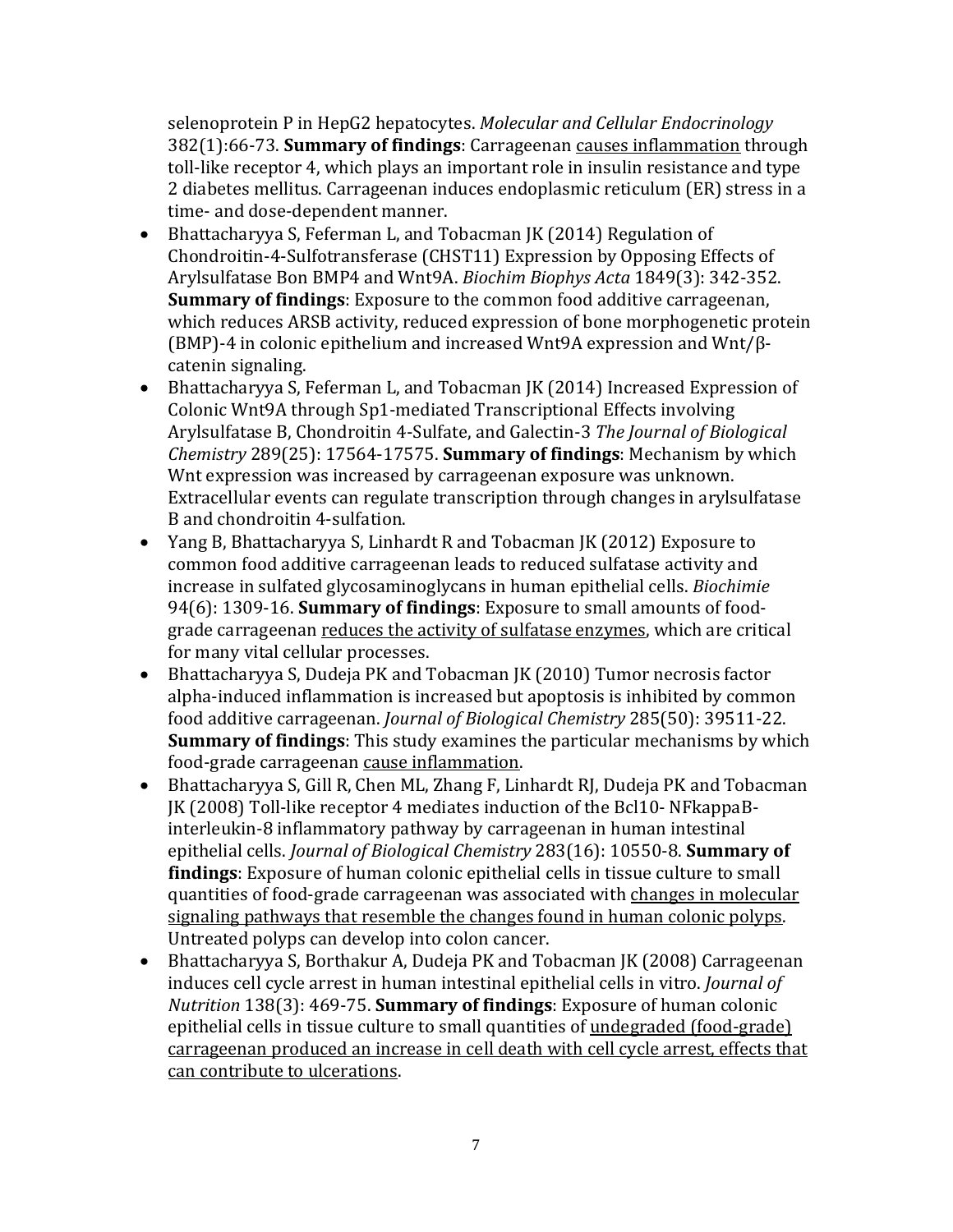- Bhattacharyya S, Borthakus A, Dudeja PK and Tobacman JK (2007) Carrageenan reduces bone morphogenetic protein-4 (BMP4) and activates the Wnt/ betacatenin pathway in normal human colonocytes. *Digestive Diseases and Sciences*  52(10): 2766-74. **Summary of findings**: This study identified mechanisms by which food-grade carrageenan influences the development of human intestinal polyps. Untreated intestinal polyps can develop into colon cancer.
- Suzuki J, Na HK, Upham BL, Chang CC and Trosko JE (2000) Lambdacarrageenan-induced inhibition of gap-junctional intercellular communication in rat liver epithelial cells. *Nutrition and Cancer* 36(1): 122-8. **Summary of findings**: Carrageenan functions as a tumor-promoting chemical by inhibiting GJIC (Gap-junctional intercellular communication is believed to help healthy cells fight cancer). The data revealed inhibition of GJIC by carrageenan similar to that by the well-documented tumor promoter phorbol ester.
- Corpet DE, Taché S, and Préclaire M (1997) Carrageenan given as a jelly does not initiate, but promotes the growth of aberrant crypt foci in the rat colon. *Cancer Letters* 114:53–55. **Summary of findings**: Consumption of food-grade carrageenan promotes the growth of aberrant crypt foci in the rat colon. Aberrant crypt foci are abnormal glands in the colon that are precursors to polyps and are one of the earliest changes seen in the colon that may lead to cancer.
- Calvert RJ and Reicks M (1988) Alterations in colonic thymidine kinase enzyme activity induced by consumption of various dietary fibers. Proceedings of the Society for Experimental Biology and Medicine 189:45–51. **Summary of findings**: Researchers examined the reported effects of various dietary fibers on chemically induced colon carcinogenesis in rats. This study found a four-fold increase in thymidine kinase activity (a measure for malignant disease) in colonic mucosa following exposure to food-grade carrageenan. No differences were found following exposure to guar gum, a food additive used as an alternative to carrageenan.
- Arakawe S, Okumua M, Yamada S, Ito M, Tejima S (1986) Enhancing effect of carrageenan on the induction of rat colonic tumors by 1,2-dimethylhydrazine and its relation to ß-glucuronidase activities in feces and other tissues. *Journal of Nutritional Science and Vitaminology* 32:481–485. **Summary of findings**: Higher rates of tumors were found in rats fed undegraded carrageenan in the diet.
- Watt J and Marcus R (1981) Danger of carrageenan in foods and slimming recipes. *The Lancet* 317(8215): 338. **Letter to The Lancet**: Scientists repeat their concern with the use of carrageenan in food in a letter to The Lancet.
- Watt J and Marcus R (1980) Potential hazards of carrageenan. *The Lancet*  315(8168): 602-603. **Letter to The Lancet**: The authors of published research showing increased rates of ulcerative colitis-like disease in laboratory animals given food-grade carrageenan wrote the letter to The Lancet. Highly respected, The Lancet is one of the world's leading medical journals. The scientists express their concern with the safety of carrageenan in food.
- Watanabe K, Reddy BS, Wong CQ, Weisburger JH (1978) Effect of dietary undegraded carrageenan on colon carcinogenesis in F344 rats treated with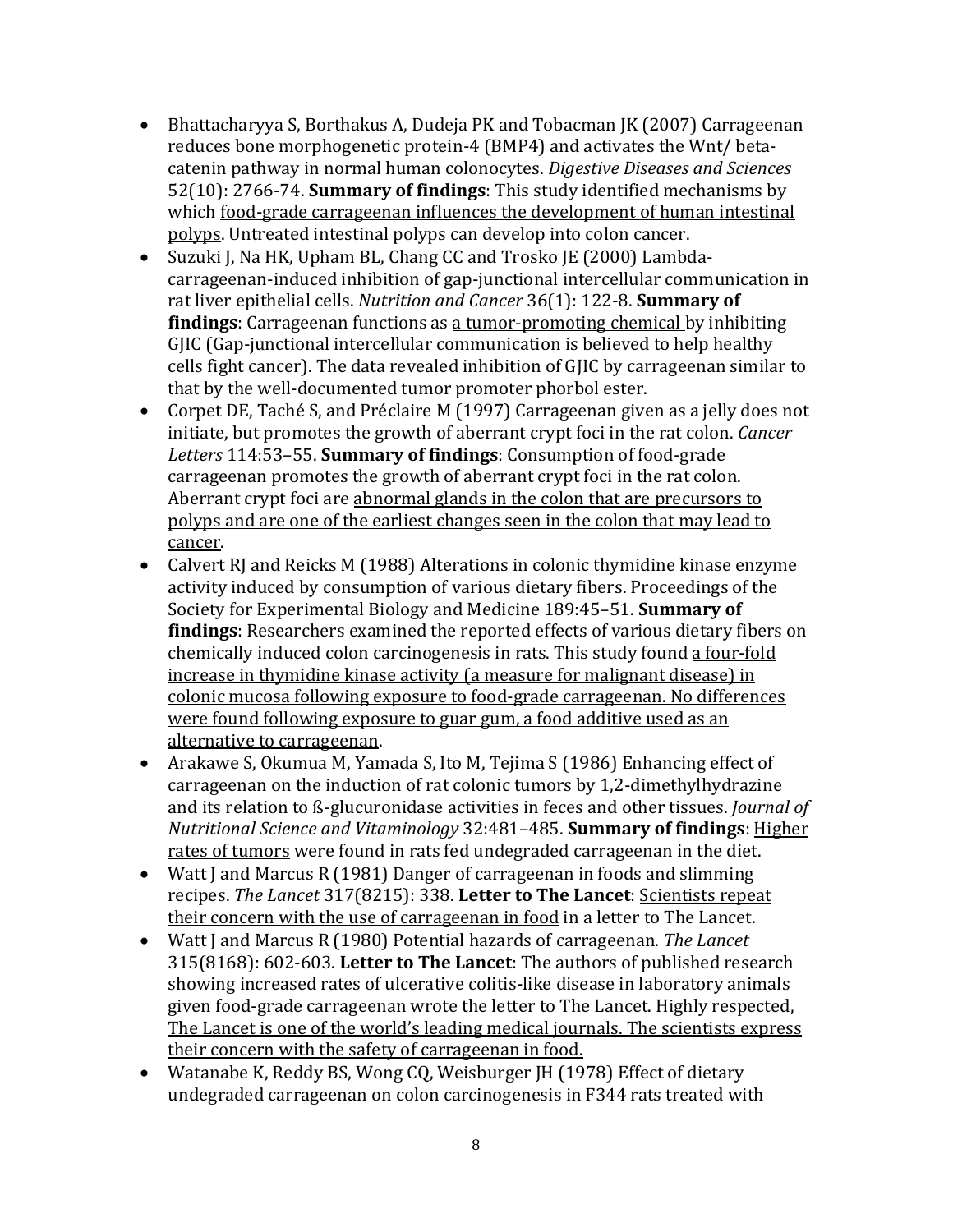azoxymethane or methylnitrosourea. *Cancer Research* 38:4427–4430. **Summary of findings**: This study found higher rates of tumors in rats fed food-grade carrageenan in the diet.

#### **Carrageenan is Not Essential**

Many brands are now using the lack of carrageenan in their formulations as a consumer marketing tool. **Over the past five years, a number of prominent companies have announced they have, or will soon, removed carrageenan from their product lines.** These companies include WhiteWave, one of the largest marketers of organic/natural foods in the country, who has removed it from many of their products, including Tuberz yogurt for children, chocolate milk, and whipping cream.

In response to growing marketplace concern, the following companies have completely removed carrageenan from their product lines: Almond Breeze®, Amazing Grass Kidz Superfood®, Annie's®, Califia Farms®, Good Karma®, and Organic Valley®.

In other cases companies continue to defend its safety, frequently posting biased information, supplied by lobbyists to the carrageenan industry, on their websites.

The Cornucopia Institute's webpage [\(www.cornucopia.org\)](http://www.cornucopia.org/), under the "Reports" tab, has the latest resources on carrageenan in products, including a buyers' guide to help families choose products without carrageenan — in every product category, there are one or more brands that offer the same product in certified organic form without using carrageenan.

### **CONCLUSION**

The Cornucopia Institute **opposes** the relisting of carrageenan at 205.605(a), because of harm to human health and lack of essentiality. The carrageenan industry has tried for decades to retain the use of carrageenan in food products, because of its cost-effective biological reactivity with ingredients. **This same biological reactivity is what makes carrageenan harmful**.

Efforts by industry to cover up the harmful effects of carrageenan resemble similar time-tested efforts by those with other vested interests (tobacco, climate change, fracking, etc.). **This misinformation campaign must not go unchallenged. The organic sector expects and deserves better.**

The reason Congress established the power of the NOSB to review synthetic and nonorganic food ingredients and other inputs was under the assumption that there would be a higher, more rigorous standard set for organic foods, in comparison to conventional protocols.